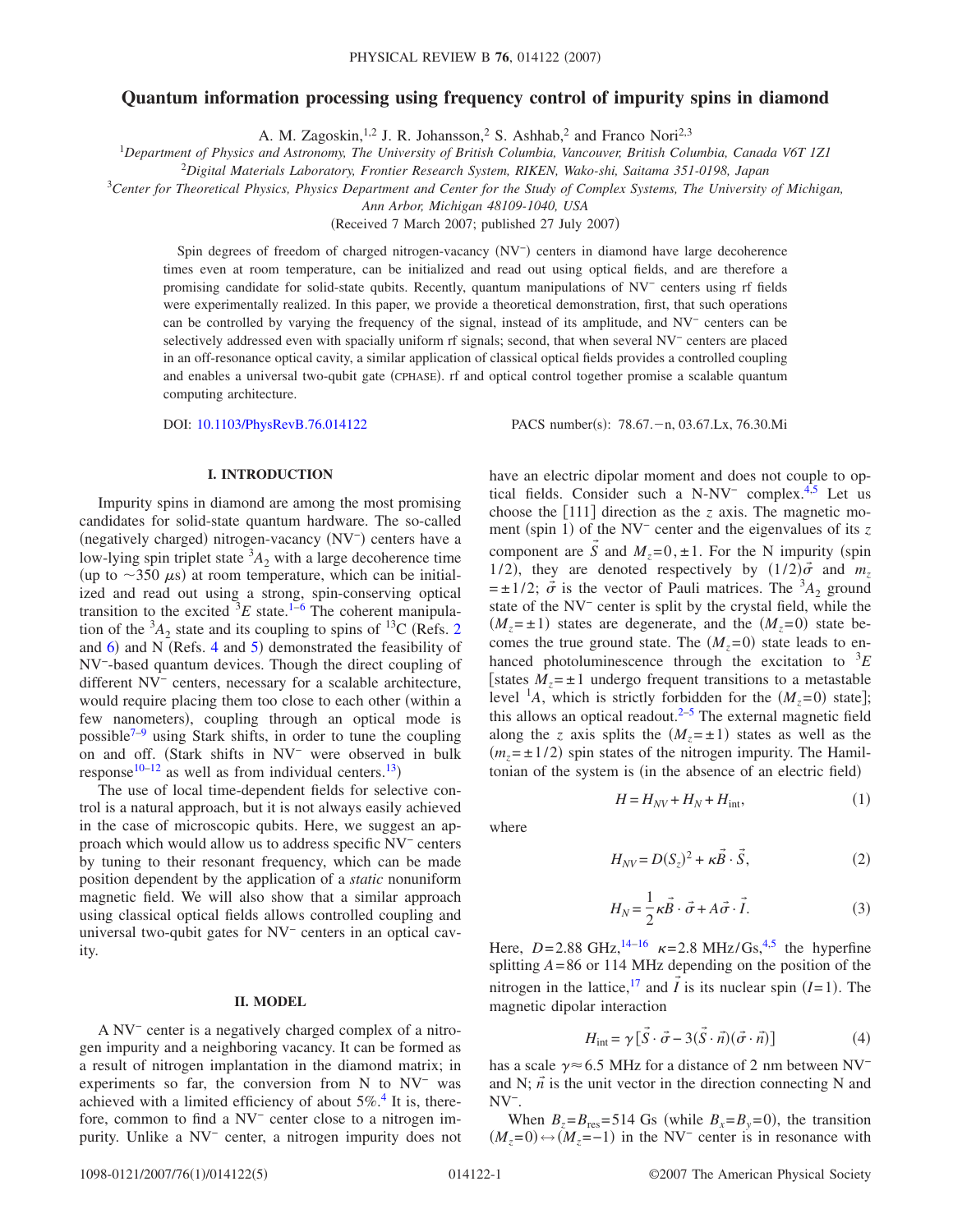the transition  $(m_z = +1/2) \leftrightarrow (m_z = -1/2)$  in N. The term ([4](#page-0-0)) then induces coherent transitions in the system, which were experimentally observed in Refs. [4](#page-4-3) and [5.](#page-4-4) Other resonances, shifted by  $\sim$  15 Gs to either side due to the hyperfine interaction in N, were also observed. The hyperfine splitting in the NV<sup>-</sup> center was too small to be resolved;<sup>5</sup> we neglect it here.)

In order to distinguish different NV− centers, we now consider the application of a  $B<sub>z</sub>$  field gradient. For example, if they are placed 10  $\mu$ m apart, a field gradient of 1 T/cm will produce a 30 MHz difference in the  $(M_z=0) \rightarrow (M_z=-1)$ transition frequency between the neighboring centers, which is enough for our purposes, as we shall see below.

#### **III. rf CONTROL OF SINGLE-SPIN ROTATIONS IN NV− CENTERS**

If the field  $B_z \neq B_{\text{res}}$ , the transitions

$$
(M_z = 0; m_z = 1/2) \leftrightarrow (M_z = -1; m_z = -1/2)
$$

are suppressed. Note that these energy-conserving transitions do not conserve spin.) Single-qubit operations on a NV− center can then be performed by applying a *spatially uniform* ac field along the *y* axis, with the resonance frequency  $\omega_y = D - \kappa B_z$  (of order of 1.5 GHz) corresponding to the  $(M_z=0) \leftrightarrow (M_z=-1)$  transitions:

$$
H_y = \kappa B_y \cos \omega_y t S_y. \tag{5}
$$

Due to the  $B<sub>z</sub>$  gradient, this frequency is different for different NV− centers, and we have *frequency-based* control. First, we go to the interaction representation:

$$
H \to U_{NV} H U_{NV}^{\dagger} - iU_{NV} \frac{\partial}{\partial t} [U_{NV}^{\dagger}], \tag{6}
$$

<span id="page-1-0"></span>where

$$
U_{NV} = \exp[iH_{NV}t]
$$
  
=  $(1 - S_z^2) + (S_z^2 \cos \kappa B_z t + iS_z \sin \kappa B_z t) \exp[iDt].$  (7)

Now we apply the rotating wave approximation (RWA), i.e., neglect the fast rotating terms with the frequencies  $\sim D$ ,  $\kappa B_z$ ,  $(D - \kappa B_z)$ ,  $\omega_y$  compared to the slow terms with  $\omega \sim (D - \kappa B_z) - \omega_y$ . This is a commonly used trick (see, e.g., Ref. [18,](#page-4-13) Sec. 15.3.1), which is justified if the fast terms are averaged to zero when the equations of motion are integrated over a time short compared to the slow period,  $2\pi/\omega$ .

<span id="page-1-2"></span>The resulting effective Hamiltonian

$$
H_{y,\text{eff}} = \frac{\kappa B_y}{2} \left[ \frac{S_y - [S_z, S_y]_+}{\sqrt{2}} \right] \equiv \frac{\kappa B_y}{2} \sigma_y^{NV}.
$$
 (8)

The operator in brackets acts as the Pauli matrix  $\sigma_y$  on the subspace  ${M<sub>z</sub>=0, M<sub>z</sub>=-1}$ . The ac field produces relatively fast rotations of a chosen NV− center, in excess of 1 MHz/G.

The use of frequency instead of amplitude rf control is not dictated solely by the fact that the latter would require a local (within a few microns) application of rf fields. The latter is

feasible, though with the addition of extra circuits, $\frac{19}{19}$  and, for somewhat bigger devices, is being done in experiments with superconducting flux and phase qubits on a regular basis (see, e.g., Ref. [20](#page-4-15)). The frequency control<sup>21</sup> will be certainly preferable when it is easier to produce sharp and precise changes in the frequency of the rf signal than in its amplitude.

## **IV. rf CONTROL OF NV−–N COUPLING**

A relatively weak ac field with appropriate frequency can turn on the transitions  $(M_z=0; m_z=1/2) \leftrightarrow (M_z=-1; m_z)$  $=$  -1/2). To see this, we again perform a unitary transformation of the Hamiltonian to the interaction representation,

$$
H \to U_N U_{NV} H U_{NV}^\dagger U_N^\dagger - i U_N U_{NV} \frac{\partial}{\partial t} [U_{NV}^\dagger U_N^\dagger],\tag{9}
$$

<span id="page-1-1"></span>where  $U_{\text{NV}}$  was defined in Eq. ([7](#page-1-0)), and

$$
U_N = \exp[iH_Nt]
$$
  
=  $\cos[(\kappa B_z + A I_z)t/2] + i\sigma_z \sin[(\kappa B_z + A I_z)t/2]$ . (10)

The resonance condition for the transition  $(M_z=0; m_z)$  $=1/2$ )  $\leftrightarrow$  (*M*<sub>z</sub>=−1;*m<sub>z</sub>*=−1/2) is 2*κB<sub>z</sub>*+*AI<sub>z</sub>*−*D*=0. Assuming a detuning  $\delta\omega$  from resonance, i.e.,

$$
2\kappa B_z + A I_z - D = \delta \omega, \qquad (11)
$$

<span id="page-1-3"></span>we find  $[$  from Eq.  $(9)$  $(9)$  $(9)$  $]$  the effective interaction

$$
H_{\text{eff}} = \gamma (1 - 3n_z^2) S_z \sigma_z + \frac{\cos(\delta \omega t)}{2\sqrt{2}} \gamma (2 - 3n_x^2 - 3n_y^2)
$$
  
×[ $\sigma_x^{\text{IV}} \sigma_x + \sigma_y^{\text{IV}} \sigma_y$ ] (12)

[with the same notation as in Eq.  $(8)$  $(8)$  $(8)$ ]. The second term in the right-hand side of Eq.  $(12)$  $(12)$  $(12)$  is fast rotating and should be dropped in the RWA, unless the detuning  $\delta \omega$  can be compensated. This is done by an additional field along the *z* axis,  $B'_z(t) = \eta \kappa B_z \sin \omega t$ . [The corresponding term in the Hamiltonian is not affected by the transformation  $(9)$  $(9)$  $(9)$ .] After one more unitary transformation,

$$
H_{\rm eff} \to U'H_{\rm eff}U'^{\dagger} - iU'\frac{\partial}{\partial t}[U'^{\dagger}],\tag{13}
$$

with

$$
U' = \exp\bigg[-i\,\eta\kappa B_z \bigg(S_z + \frac{1}{2}\sigma_z\bigg)\frac{\cos(\omega t)}{\omega}\bigg],\tag{14}
$$

and assuming  $\omega = \delta \omega$ , we obtain, in the RWA, the following Hamiltonian:

<span id="page-1-4"></span>
$$
\widetilde{H}_{\text{eff}} = \gamma (1 - 3n_z^2) S_z \sigma_z + \frac{J_1(2 \eta \kappa B_z/\omega)}{2\sqrt{2}} \gamma (2 - 3n_x^2 - 3n_y^2)
$$

$$
\times [\sigma_x^{NV} \sigma_x + \sigma_y^{NV} \sigma_y].
$$
\n(15)

Otherwise, the effective coupling is zero. Here,  $J_1$  is a Bessel function.

The coupling strength,  $\gamma \approx 6.5$  MHz, determines how far we should be off-resonance in order to achieve decoupling. A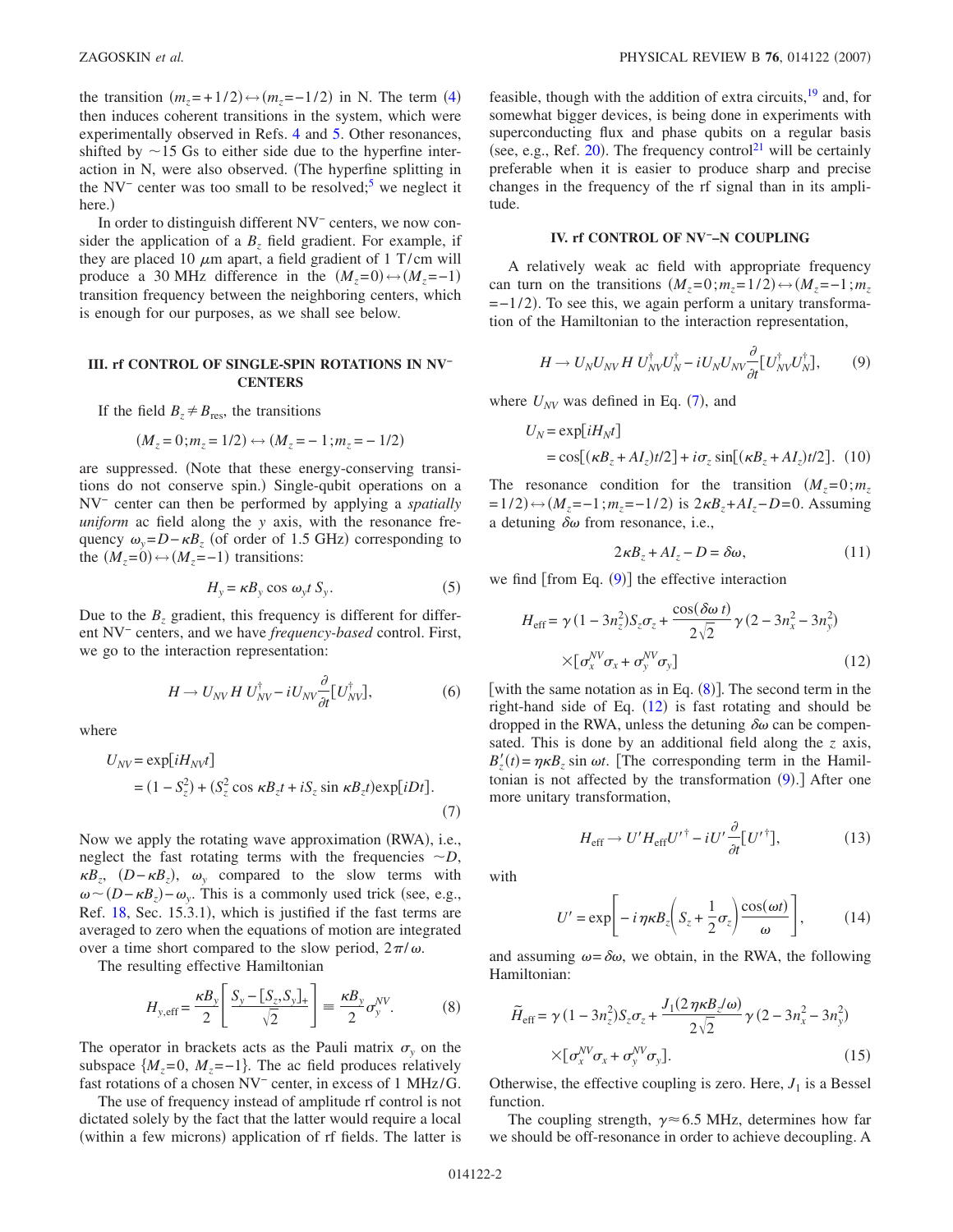<span id="page-2-0"></span>

FIG. 1. (Color online) The occupation probabilities of the NV<sup>-</sup> center ground state  $M_z = 0$  (light curve) and the excited state  $M_z$ =−1 (dark curve) as a function of time, for the NV<sup>-</sup>-N detuning  $\delta \omega$ =0.2 GHz and the ac field amplitude  $\kappa B'_z$  =67 MHz (corresponding to  $\eta = 0.05$ , with static field amplitude  $\kappa B_z = 1.34 \text{ GHz}$ ;  $\gamma$ =6.5 MHz. The transition frequency,  $\approx$ 2 MHz, agrees with the RWA value following Eq. ([15](#page-1-4)).

large detuning is also needed to justify the approximations leading to Eq.  $(15)$  $(15)$  $(15)$ . The coupling is switched on by the ac field  $B'_z(t)$ . The coupling strength will be smaller than  $\gamma$ , but not drastically. Even choosing  $\delta \omega = 0.2 \text{ GHz}, \eta = B_z'/B_{\text{res}}$ =0.05, and remembering that  $\kappa B_{\text{res}} \approx 1.5$  GHz, we find the attenuation of the coupling strength  $\approx 0.32$ . It will still produce coherent transitions at  $\sim$  2 MHz, which is fast compared to the decoherence times at room temperature of up to 0.35 ms.

Numerical simulations of the system described by the Hamiltonian in Eqs.  $(1)$  $(1)$  $(1)$ – $(4)$  $(4)$  $(4)$  agree well with the predictions of the effective Hamiltonian [Eq.  $(15)$  $(15)$  $(15)$  and its generalization that can be derived following Ref.  $22$ ]. In the numerical simulations, the NV− center was truncated to the subspace  ${M_z=0, M_z=-1}$  and the external magnetic fields were chosen to be parallel to the *z* axis. This truncation is justified because the  $M<sub>z</sub>=1$  state of the NV<sup>-</sup> center is very high in

<span id="page-2-1"></span>

FIG. 2. (Color online) Maximum occupation probability for the  $NV^-$  center ground state, max  $\rho_{00}^{NV}$ , when initially in the excited state, as a function of the ac field frequency  $\omega$  for the same choice of parameters as in Fig. [1.](#page-2-0) Note additional peaks at integral fractions of  $\delta\omega$ , which correspond to the higher-order (multiphoton) processes, dropped from Eq. ([15](#page-1-4)). The higher-order peaks do not reach unit height because of limited frequency resolution and evolution time in the numerical simulation.

energy and is, therefore, not involved in the dynamics. Figure [1](#page-2-0) shows the time evolution of the coupled NV−-N system as calculated from the time-dependent Schrödinger equation with the truncated Hamiltonian. Figure [2](#page-2-1) shows the amplitude of the  $|M_z=0, m_z=1/2\rangle \leftrightarrow |M_z=-1, m_z=-1/2\rangle$  oscillations, which represent a two-qubit operation, as a function of external-field driving frequency. These calculations confirm the validity of the RWAs leading to the effective Hamiltonian  $[Eq. (15)].$  $[Eq. (15)].$  $[Eq. (15)].$ 

As an aside, in the same way, one can show that when the system is in resonance, an ac field  $B'_z(t)$  will suppress the transitions and freeze the spins in NV<sup>−</sup> and N (coherent de-struction of tunneling; see, e.g., Ref. [22](#page-4-17)). This is not useful to the coupling scheme we are describing here.

In order to perform arbitrary one-qubit rotations of nitrogen spins, as well as two-qubit gates between NV− and N, we only need to initialize NV− and perform single-qubit rotations on it (see, e.g., Ref.  $23$  where the phase qubit is analogous to a NV− center, and the quantum two-level system to a N impurity spin), which can be done using the rf control  $[Eq. (8)].$  $[Eq. (8)].$  $[Eq. (8)].$ 

### **V. NV−–NV− AND INDIRECT N-N COUPLINGS**

The scalability of the design requires the coupling between different NV− centers or NV−-N complexes. For macroscopic qubits, this is done through the magnetic flux or charge coupling to cavity modes.<sup>23-26</sup> In our case, unfortunately, the magnetic coupling is way too weak. Instead, we can use an optical cavity mode and two classical laser fields, along the lines of Refs. [8](#page-4-20) and [27.](#page-4-21) This has the disadvantage of involving the  ${}^{3}E$  state, where the decoherence rate is higher. On the other hand, the laser fields are easier to apply locally. By tuning the frequency of the laser field, the interaction strength can be controlled.

Consider two NV− centers placed in an off-resonance optical cavity. The Hamiltonian of the system is

$$
H = H_0 + H_{\text{field}} + H_{\text{cavity}},\tag{16}
$$

$$
H_0 = \omega_c a^{\dagger} a + \frac{E}{2} (I + \sigma_1^z) + \left( \frac{E + \Omega_1}{2} I + \frac{E - \Omega_1}{2} \tau_1^z \right) + \frac{E}{2} (I + \sigma_2^z) + \left( \frac{E + \Omega_2}{2} I + \frac{E - \Omega_2}{2} \tau_2^z \right),
$$
\n(17)

$$
H_{\text{field}} = H_{\text{field},1} + H_{\text{field},2}
$$
  
=  $g_{1x}^{(0)} \mathcal{E}_1^{(0)} \cos(\omega_1^{(0)} t) \sigma_1^x + g_{1x}^{(-1)} \mathcal{E}_1^{(-1)} \cos(\omega_1^{(-1)} t) \tau_1^x$   
+  $g_{2x}^{(0)} \mathcal{E}_2^{(0)} \cos(\omega_2^{(0)} t) \sigma_2^x + g_{2x}^{(-1)} \mathcal{E}_2^{(-1)} \cos(\omega_2^{(-1)} t) \tau_2^x$ , (18)

$$
H_{\text{cavity}} = H_{\text{cavity},1} + H_{\text{cavity},2}
$$
  
=  $g_{1z}^{(0)} \epsilon(a^{\dagger} + a) \sigma_1^{z} + g_{1z}^{(-1)} \epsilon(a^{\dagger} + a) \tau_1^{z} + g_{2z}^{(0)} \epsilon(a^{\dagger} + a) \sigma_1^{z}$   
+  $g_{2z}^{(-1)} \epsilon(a^{\dagger} + a) \tau_2^{z}$ . (19)

Here, the operators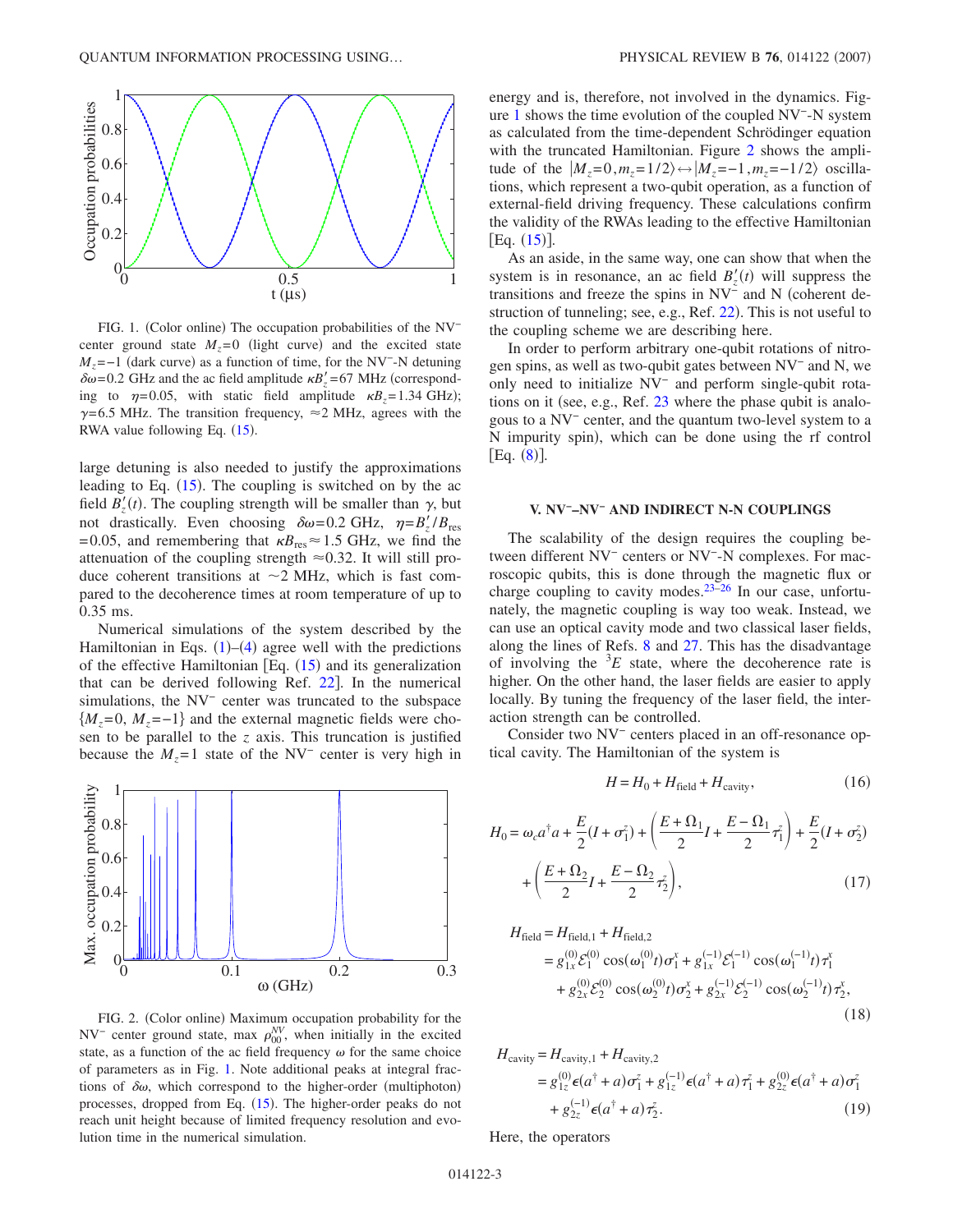$$
\sigma_j^z = |E_j\rangle\langle E_j| - |(A;M_z = 0)_j\rangle\langle(A;M_z = 0)0_j|,
$$
  
\n
$$
\tau_j^z = |E_j\rangle\langle E_j| - |(A;M_z = -1)_j\rangle\langle(A;M_z = -1)_j|,
$$
  
\n
$$
\sigma_j^x = |E_j\rangle\langle(A;M_z = 0)_j| + |(A;M_z = 0)_j\rangle\langle E_j|,
$$
  
\n
$$
\tau_j^z = |E_j\rangle\langle(A;M_z = -1)_j| + |(A;M_z = -1)_j\rangle\langle E_j|
$$

account for the optical transition  ${}^3A \leftrightarrow {}^3E$  in the *j*th NV<sup>-</sup> center. The term  $H_{field}$  describes the interaction of the electric moments of the NV<sup>−</sup> centers with the classical laser fields,  $\mathcal{E}_{1,2}^{(0,-1)}$ , with frequencies  $\omega_{1,2}^{(0,-1)}$ , polarized in the *x* direction; *H*<sub>cavity</sub> describes their interaction with the optical cavity mode polarized in the *z* direction,  $\epsilon$  is the "electric field" amplitude for one photon in the cavity."

The idea of the approach remains the same as in the case of rf control of the NV−-N coupling. For example, in order to induce the transition  $(A; M_z=0) \leftrightarrow (E)$  in the NV<sup>-</sup> center 1, we switch on the laser field  $\mathcal{E}_1^{(0)}$ , which is tuned to the frequency  $\omega_1^{(0)} = \omega_c - E$ . After performing the unitary transformation with  $U = U_{\text{cavity}} U_0$ , where  $U_{\text{cavity}} = \exp[i \int t dt H_{\text{cavity}}]$ and  $U_0 = \exp[iH_0t]$ , and then a RWA, the resulting term in the Hamiltonian will be

<span id="page-3-0"></span>
$$
H_{\text{eff},1}^{(0)} = -g_{\text{eff},1}^{(0)}(a^{\dagger}\sigma_{1}^{-} + a\sigma_{1}^{+}), \quad g_{\text{eff},1}^{(0)} = \frac{g_{1z}^{(0)} \epsilon g_{1x}^{(0)} \mathcal{E}_{1}^{(0)}}{\omega_{c}},
$$
\n(20)

and similarly for the rest of the transitions. As in Ref. [27](#page-4-21) the coupling strength is proportional to the classical field amplitude. To target only one NV− center, we now have two strategies. One is to reproduce our earlier approach and apply a nonuniform electric field. Then, due to the Stark shift, the resonance frequency of a given NV− center will depend on its location, and the control is realized by applying uniform optical fields at specific frequencies. Of course, due to the nonuniform static magnetic field applied to the system, the  $(A \leftrightarrow E)$  transition frequencies will already differ for different NV<sup>−</sup> centers, but the difference is negligible.]

The other strategy is to apply laser fields locally. Given the transition wavelength of 637 nm, this may either put a lower limit on the spacing between NV− centers or require, e.g., using evanescent modes in waveguides.

The interactions  $(20)$  $(20)$  $(20)$  can produce single-qubit rotations. $8,27$  $8,27$  In our scheme, they can be done more easily with rf pulses. On the other hand, two-qubit gates for different NV− centers require long-range coupling, which can be achieved through virtual excitations in the cavity. For example, if we only apply the fields  $\mathcal{E}_1^{(0)}$  and  $\mathcal{E}_2^{(0)}$ , and eliminate the cavity modes in linear order by the Schrieffer-Wolff transformation, $28$  we obtain the effective interaction

$$
H_{\text{eff},12}^{(00)} = \frac{2g_{\text{eff},1}^{(0)}g_{\text{eff},2}^{(0)}}{\omega_c - E} (\sigma_1^-\sigma_2^+ + \sigma_2^-\sigma_1^+). \tag{21}
$$

<span id="page-3-1"></span>We will also need transitions between the  ${}^{3}A_2$  levels  $M_z$  $=0$  (-1) and the <sup>3</sup>*E* state. They can be realized by applying another laser field with *x* polarization and at a corresponding resonant frequency  $\approx$ 470 THz ( $\lambda$ =637 nm). The cavity degrees of freedom or other NV<sup>−</sup> centers will not be involved. Using Eq. ([21](#page-3-1)), we can produce, e.g., an entangling transformation

$$
(\alpha|M_z = 0\rangle_1 + \beta|M_z = -1\rangle_1) \otimes |M_z = 0\rangle_2
$$
  
\n
$$
\rightarrow (\alpha|M_z = 0\rangle_1 \otimes |M_z = -1\rangle_2
$$
  
\n
$$
+ \beta|M_z = -1\rangle_1 \otimes |M_z = 0\rangle_2).
$$
 (22)

To achieve this, we perform the following set of operations: (1)  $\pi$ -pulse between  $|M_z=0\rangle_1$  and  $|E\rangle_1$ ; the result is  $(\alpha|E\rangle_1 + \beta|M_z = -1\rangle_1) \otimes |M_z = 0\rangle_2,$ 

(2)  $\pi$ -pulse of the interaction ([21](#page-3-1)), resulting in  $(\alpha|M_z=0\rangle_1 \otimes |E\rangle_2 + \beta|M_z=-1\rangle_1 \otimes |M_z=0\rangle_2),$ 

(3)  $\pi$ -pulse between  $|E\rangle_2$  and  $|M_z=-1\rangle_2$ ; the outcome is  $(\alpha|M_z=0\rangle_1 \otimes |M_z=-1\rangle_2 + \beta|M_z=-1\rangle_1 \otimes |M_z=0\rangle_2),$ , as required.

After enabling the effective NV−-NV− coupling through the cavity, the operations on N impurities coupled to different NV− centers can be realized in the same way as in Ref. [23.](#page-4-18)

Although the above procedure nicely demonstrates the possibility of using the cavity to perform two-qubit gates, it takes any state of the form  $(\alpha|M_z=0\rangle_1+\beta|M_z=-1\rangle_1)$  $\otimes$   $|M_z=-1\rangle$ <sub>2</sub> outside the computational basis. Instead, the CPHASE gate could be implemented as follows:

- (1)  $\pi$ -pulse between  $|M_z=0\rangle_1$  and  $|E\rangle_1$ ,
- (2)  $2\pi$ -pulse of the interaction ([21](#page-3-1)),
- (3)  $\pi$ -pulse between  $|M_z=0\rangle_1$  and  $|E\rangle_1$ .

An inspection of the above procedure shows that the three states  $|M_z=0\rangle_1 \otimes |M_z=0\rangle_2$ ,  $|M_z=-1\rangle_1 \otimes |M_z=0\rangle_2$ , and  $|M_z=-1\rangle_1 \otimes |M_z=-1\rangle_2$  are left unchanged at the end of the procedure, whereas the state  $|M_z=0\rangle_1 \otimes |M_z=-1\rangle_2$  acquires a minus sign (note that we are not including here the phases accumulated as a result of single-qubit Larmor precession). This two-qubit gate, along with single-qubit rotations, forms a universal set of gates for quantum computing.

The requirements to the optical cavity are high, but not impossible. In order to resolve  $\sim$  1.5 GHz against the  $\sim$  470 THz resonant frequency, the quality factor of the cavity should be at least of order  $3 \times 10^5$ , while a bulk photonic crystal cavity made of diamond is expected to have a rather low quality of  $3 \times 10^4$  (Ref. [29](#page-4-23)). Hopefully, it can be significantly improved using the photonic double-heterostructure approach[.30](#page-4-24)

We could also somewhat improve the situation by adding one more step and swapping the states  $|M_z=0\rangle$  and  $|M_z=1\rangle$ . This can be done again using the rf field  $B_y(t)$  [Eq. ([8](#page-1-2))], this time with the frequency  $\omega_y' = D + \kappa B_z$  (of order 4.5 GHz). This increases the difference of the states involved in the optical coupling from  $\sim$  1.5 to  $\sim$  3 GHz.

#### **VI. CONCLUSIONS**

We propose a frequency-controlled approach to coherent manipulation of spin states of NV<sup>−</sup> centers and NV<sup>−</sup>-N complexes in diamond. It allows to address different spins through the difference in their resonance frequencies, induced by a static nonuniform magnetic field. The time